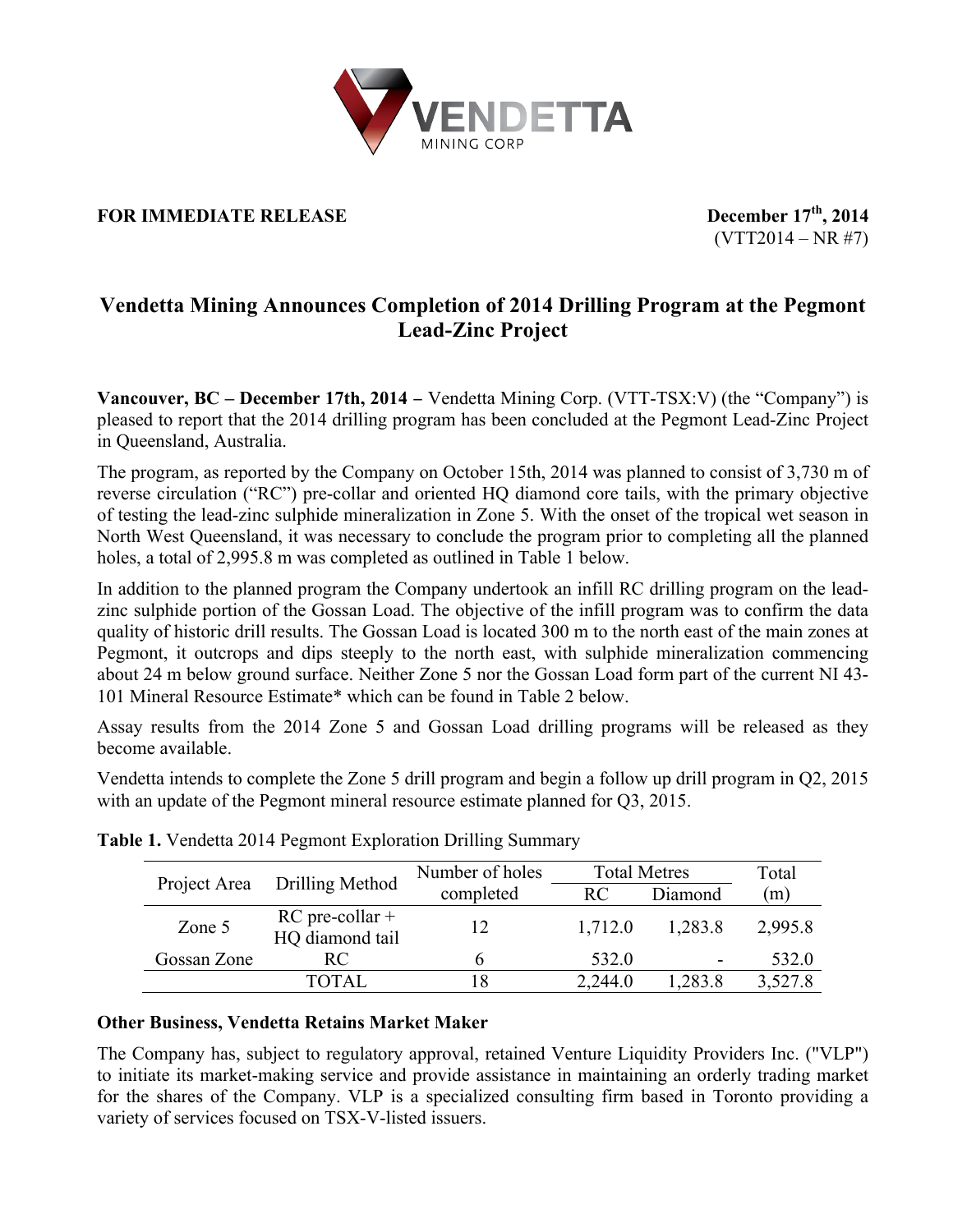

The market-making service will be undertaken by VLP through a registered broker, W.D. Latimer Co. Ltd., in compliance with the applicable policies of the TSX Venture Exchange and other applicable laws. For its services, the Company has agreed to pay VLP \$5,000 per month for a period of 12 months. The agreement may be terminated at any time by the Company or VLP. The Company and VLP act at arm's length, and VLP has no present interest, directly or indirectly, in the Company or its securities. The finances and the shares required for the market-making service are provided by W.D. Latimer. The fee paid by the company to VLP is for services only.

## **About The Pegmont Lead Zinc Project**

The Pegmont lead-zinc-silver deposit is located in North West Queensland Mineral Province, 175 km south-east of Mount Isa, 25 km east of BHP Billiton's world class Cannington silver-lead-zinc operation and 28 km north of Chinova Resources' Osborne and Kulthor copper-gold operations. It is proximate to infrastructure including roads, rail, and natural gas for power generation.

Pegmont is a stratiform deposit that outcrops with an overall shallow dip to the south east and is hosted in a magnetite rich banded iron formation within high grade metamorphic rocks. The project consists of three granted mining leases and two exploration permits that cover an area of approximately 3,468 ha. Discovered in 1971, a total of 408 bore holes for 44,746 m have been completed on the project prior to 2014.

The current NI 43-101 Pegmont Mineral Resource Estimate for Zones 1 to 4 is presented in Table 2.

| Oxidation    | Mineral                  | Tonnes | Grade  |        |          |
|--------------|--------------------------|--------|--------|--------|----------|
| <b>State</b> | <b>Resource Category</b> | kt     | $Pb\%$ | $Zn\%$ | Ag $g/t$ |
| Sulphide     | Indicated                | 757    | 6.66   | 2.69   | 11.87    |
|              | Inferred                 | 4,417  | 6.51   | 2.80   | 10.56    |
| Transition   | Indicated                | 797    | 4.50   | 2.17   | 6.88     |
|              | Inferred                 | 1,066  | 5.01   | 2.23   | 6.77     |
| Oxide        | Indicated                | 512    | 4.56   | 1.58   | 6.37     |
|              | Inferred                 | 614    | 5.76   | 1.23   | 5.18     |

**Table 2**. Pegmont Deposit Mineral Resource Estimate\*

\*Reference: "Technical Report Pegmont Property Mineral Resource Estimate" AMC Mining Consultants (Canada) Ltd, effective date of 28 February 2014. The Technical Report is available on SEDAR.

Notes on Table 2:

- 1. CIM definitions were used for the Mineral Resources.
- 2. The cut-off grade applied to the oxide and transition Mineral Resources is 3%  $Pb + Zn$ , the sulphide cut-off grade is  $5\% Pb + Zn$ .
- 3. Cut off is based on \$0.90 /lb for Pb and Zn, a \$0.90 A\$:US\$ exchange rate, and 90% recovery for both metals.
- 4. Specific gravity used by oxidation state:  $3.2 \text{ t/m}^3$  oxide,  $3.4 \text{ t/m}^3$  transition and  $3.9$  t/m<sup>3</sup> sulphide.
- 5. Using drilling results to 12 December 2013.